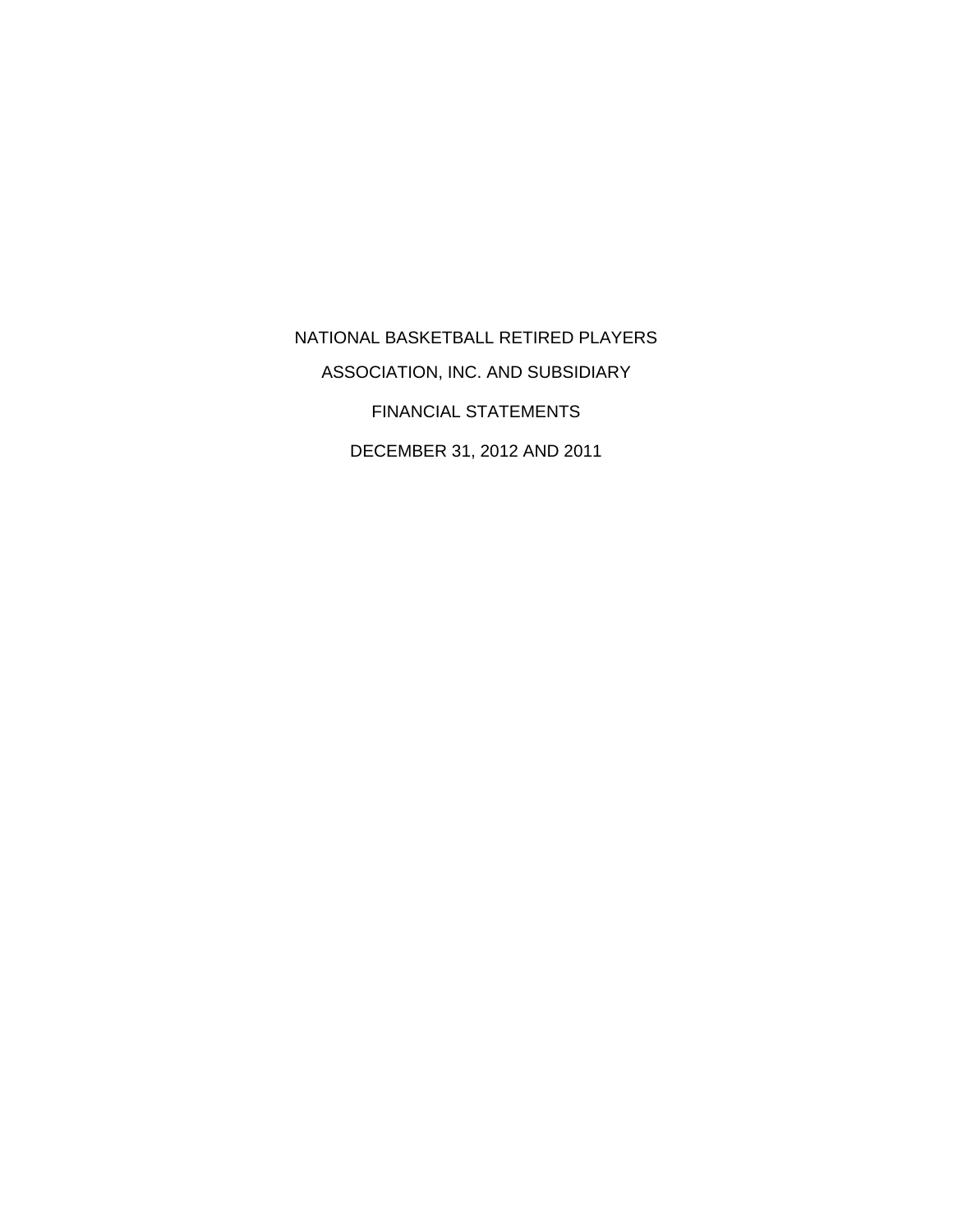# NATIONAL BASKETBALL RETIRED PLAYERS ASSOCIATION AND SUBSIDIARY

# DECEMBER 31, 2012 AND 2011

# TABLE OF CONTENTS

|                                        | Page(s)  |
|----------------------------------------|----------|
| <b>Independent Auditors' Report</b>    |          |
| <b>Financial Statements</b>            |          |
| <b>Statement of Financial Position</b> | 2        |
| <b>Statement of Activities</b>         | 3        |
| <b>Statements of Cash Flows</b>        | 4        |
| <b>Notes to Financial Statements</b>   | $5 - 13$ |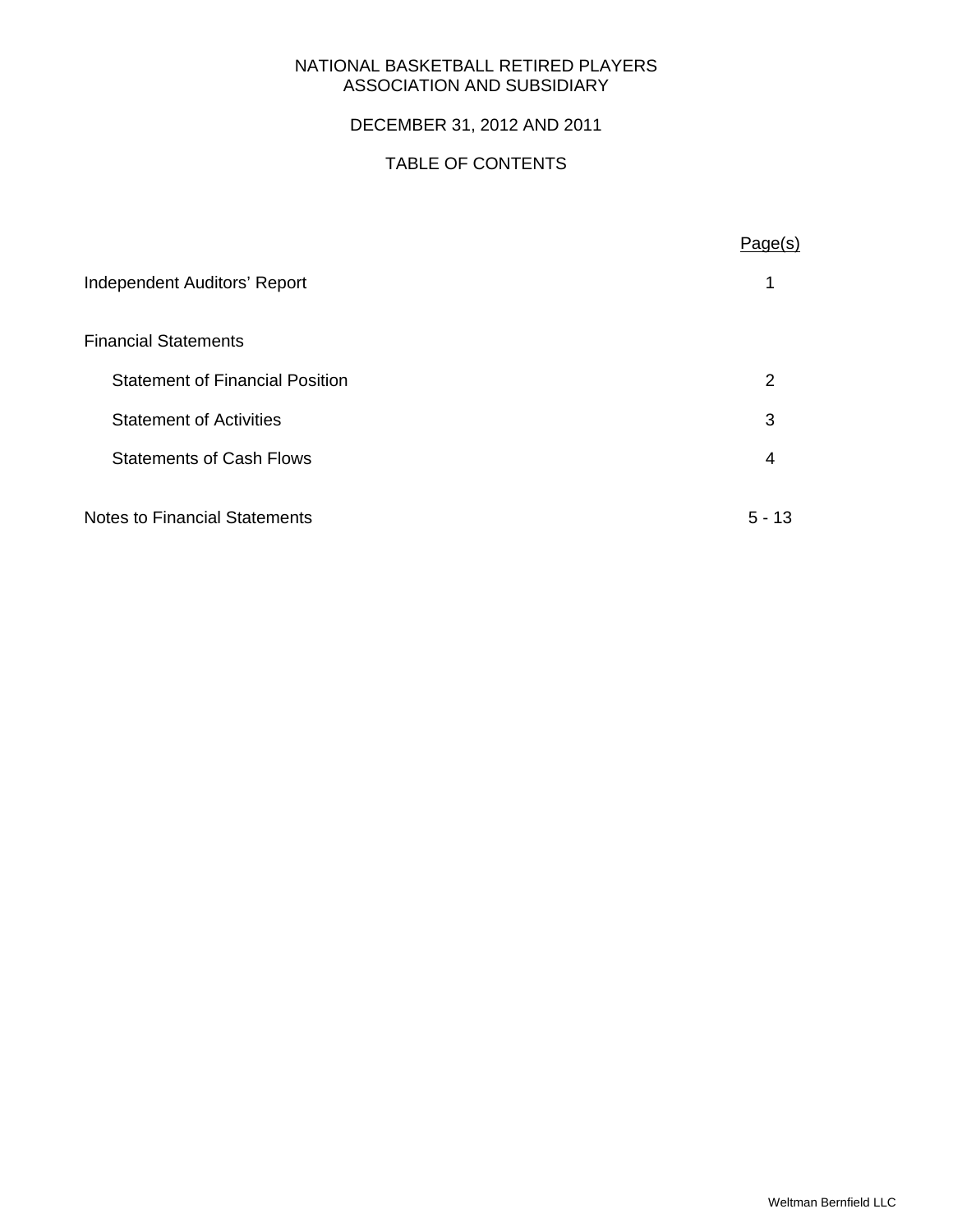# **Weltman Bernfield LLC**

Certified Public Accountants 485 E Half Day Road, Suite 250

#### Independent Auditors' Report

To the Board of Directors Of the National Basketball Retired Players Association, Inc. and Subsidiary Chicago, Illinois

#### *Report on the Financial Statements*

We have audited the accompanying financial statements of the National Basketball Retired Players Association, Inc. and Subsidiary (the "Association"), which comprise the statements of financial position as of December 31, 2012 and 2011, and the related statements of activities and change in net assets and cash flows for the years then ended, and the related notes to the financial statements.

#### *Management's Responsibility for the Financial Statements*

Management is responsible for the preparation and fair presentation of these financial statements in accordance with accounting principles generally accepted in the United States of America; this includes the design, implementation, and maintenance of internal control relevant to the preparation and fair presentation of financial statements that are free from material misstatement, whether due to fraud or error.

#### *Auditors' Responsibility*

Our responsibility is to express an opinion on these financial statements based on our audits. We conducted our audits in accordance with auditing standards generally accepted in the United States of America. Those standards require that we plan and perform the audits to obtain reasonable assurance about whether the financial statements are free from material misstatement.

An audit involves performing procedures to obtain audit evidence about the amounts and disclosures in the financial statements. The procedures selected depend on the auditors' judgment, including the assessment of the risks of material misstatement of the financial statements, whether due to fraud or error. In making those risk assessments, the auditor considers internal control relevant to the entity's preparation and fair presentation of the financial statements in order to design audit procedures that are appropriate in the circumstances, but not for the purpose of expressing an opinion on the effectiveness of the entity's internal control. Accordingly, we express no such opinion. An audit also includes evaluating the appropriateness of accounting policies used and the reasonableness of significant accounting estimates made by management, as well as evaluating the overall presentation of the financial statements.

We believe that the audit evidence we have obtained is sufficient and appropriate to provide a basis for our audit opinion.

#### *Opinion*

In our opinion, the financial statements referred to above present fairly, in all material respects, the financial position of the National Basketball Retired Players Association, Inc. and Subsidiary as of December 31, 2012 and 2011, and the changes in its net assets and its cash flows for the years then ended in accordance with accounting principles generally accepted in the United States of America.

# **Weltman Bernfield LLC**

Buffalo Grove, Illinois September 14, 2013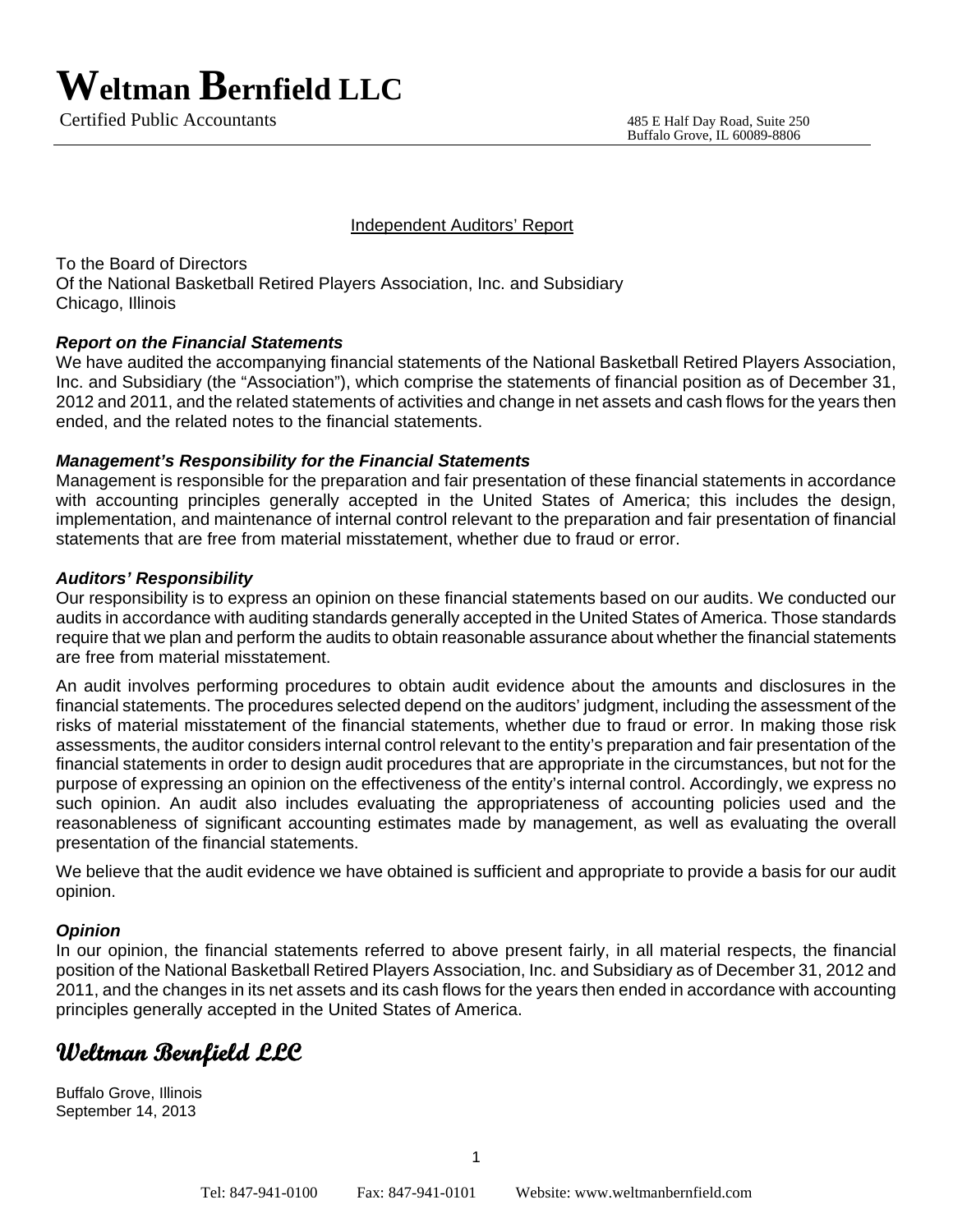|                                       | 2012 |           | 2011 |           |
|---------------------------------------|------|-----------|------|-----------|
| Assets                                |      |           |      |           |
| Cash and cash equivalents             | \$   | 1,252,158 | \$   | 1,380,652 |
| Accounts receivable                   |      | 849,531   |      | 500,000   |
| Investments                           |      | 4,787     |      | 5,023     |
| Equipment, net                        |      | 58,932    |      | 71,708    |
| Other assets                          |      | 13,466    |      | 2,500     |
| <b>Total assets</b>                   | Ж,   | 2,178,874 | \$   | 1,959,883 |
| Liabilities                           |      |           |      |           |
| Accounts payable and accrued expenses | \$   | 3,333     | \$   | 29,290    |
| <b>Total liabilities</b>              |      | 3,333     |      | 29,290    |
| Net assets<br>Unrestricted            |      | 2,175,541 |      | 1,930,593 |
| Total liabilities and net assets      |      | 2,178,874 |      | 1,959,883 |

See accompanying notes to financial statements.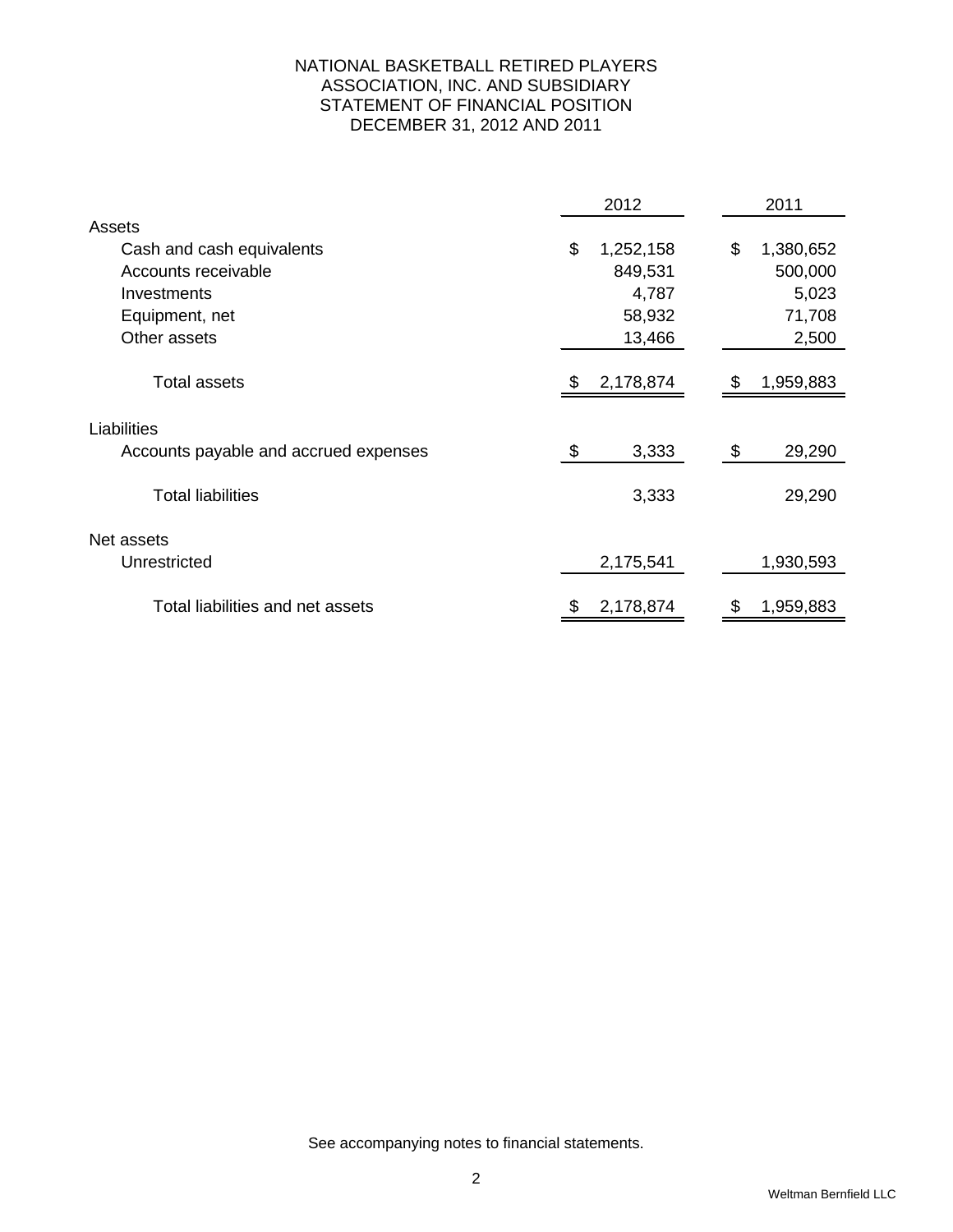#### NATIONAL BASKETBALL RETIRED PLAYERS ASSOCIATION, INC. AND SUBSIDIARY STATEMENT OF ACTIVITIES DECEMBER 31, 2012 AND 2011

|                                | 2012            |                 |
|--------------------------------|-----------------|-----------------|
| Revenue and support            |                 |                 |
| Contributions                  | \$<br>1,087,500 | \$<br>1,025,000 |
| Sponsorship income             | 459,531         | 215,048         |
| Membership dues                | 79,224          | 63,250          |
| Special event income           | 393,961         | 465,475         |
| Other income                   | 31,954          | 16,196          |
| Interest income                | 2,252           | 4,074           |
| Total revenue and support      | 2,054,422       | 1,789,043       |
| Expenses                       |                 |                 |
| Salaries and wages             | 572,402         | 407,282         |
| Employee benefits              | 46,736          | 65,951          |
| Payroll taxes                  | 51,001          | 37,812          |
| Professional fees - accounting | 24,299          | 23,190          |
| Professional fees - legal      | 50,839          | 45,596          |
| Professional fees - consulting | 4,600           | 16,455          |
| Professional fees - other      | 19,617          | 46,279          |
| Settlement expense             |                 | 12,500          |
| Commissions                    | 181,848         | 37,877          |
| Program expenses               | 7,150           | 10,186          |
| Appearance fees                | 170             | 34,095          |
| Scholarship expense            | 85,904          | 84,410          |
| Charitable donations           | 15,220          | 5,600           |
| Telephone                      | 17,394          | 18,460          |
| Moving expenses                | 7,371           | 22,678          |
| Postage and shipping           | 4,593           | 10,301          |
| Occupancy - rent               | 11,841          | 359,098         |
| Occupancy - utilities          | 1,888           | 21,268          |
| Office expense                 | 60,361          | 27,545          |
| Printing and publication       | 6,727           | 1,328           |
| Travel                         | 59,003          | 48,576          |
| Special event expense          | 547,970         | 697,111         |
| Depreciation                   | 17,780          | 9,762           |
| Insurance                      | 14,760          | 13,444          |
| <b>Total expenses</b>          | 1,809,474       | 2,056,804       |

See accompanying notes to financial statements.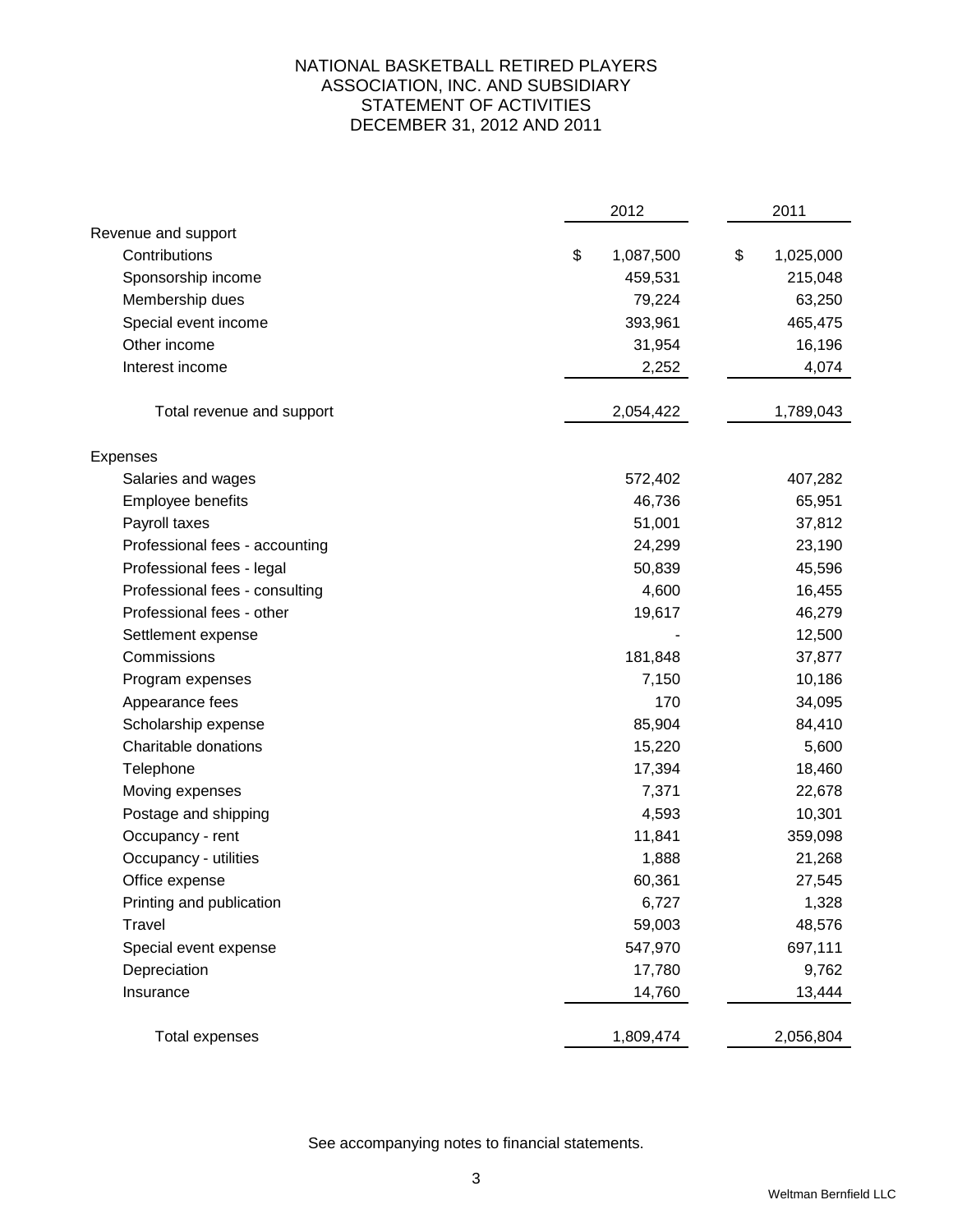#### NATIONAL BASKETBALL RETIRED PLAYERS ASSOCIATION, INC. AND SUBSIDIARY STATEMENTS OF CASH FLOWS YEARS ENDED DECEMBER 31, 2012 AND 2011

|                                                        | 2012          | 2011             |
|--------------------------------------------------------|---------------|------------------|
| Cash flows from operating activities:                  |               |                  |
| Increase (decrease) in net assets                      | \$<br>244,948 | \$<br>(267, 761) |
| Adjustments to reconcile increase in net assets        |               |                  |
| to net cash provided by (used in) operating activities |               |                  |
| Depreciation                                           | 17,780        | 9,762            |
| Change in operating assets and liabilities:            |               |                  |
| Prepaid expenses                                       |               | 3,903            |
| Accounts receivable                                    | (349, 531)    | 500,000          |
| Other assets                                           | (10, 966)     | 19,233           |
| Accounts payable and accrued expenses                  | (25,957)      | (21, 369)        |
| Net cash provided by (used in) operating activities    | (123, 726)    | 243,768          |
| Cash flows from investing activities:                  |               |                  |
| Purchase of equipment                                  | (5,004)       | (49, 712)        |
| Proceeds from sale of investments                      | 236           | 72,705           |
| Net cash provided by (used in) investing activities    | (4,768)       | 22,993           |
| Net increase (decrease) in cash and cash equivalents   | (128, 494)    | 266,761          |
| Cash and cash equivalents, beginning of year           | 1,380,652     | 1,113,891        |
| Cash and cash equivalents, end of year                 | \$1,252,158   | \$1,380,652      |

See accompanying notes to financial statements.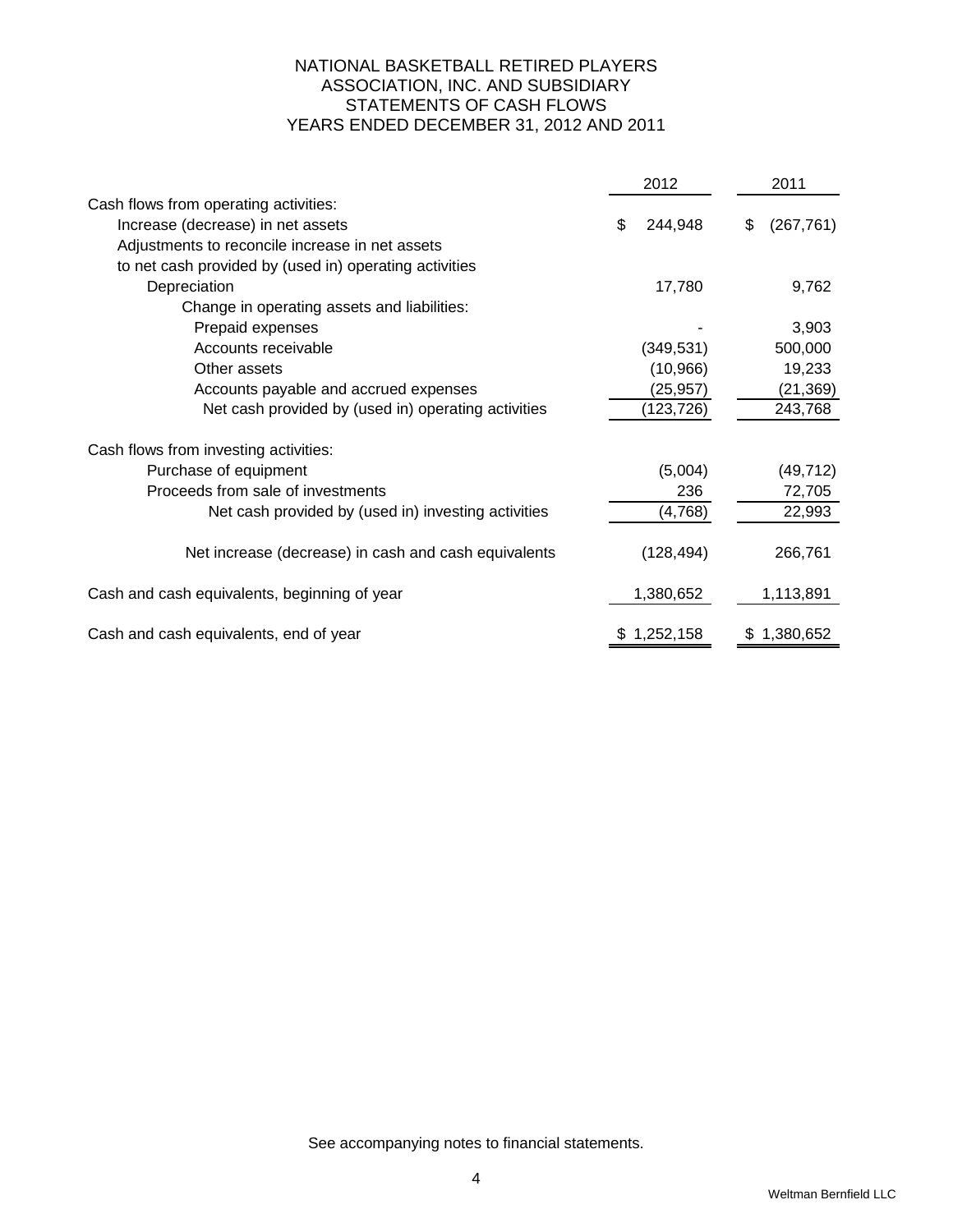#### 1. SUMMARY OF SIGNIFICANT ACCOUNTING POLICIES

#### Organization and nature of operations

The National Basketball Retired Players Association, Inc. ("NBRPA") is a not-for-profit organization, organized in the State of New York. NBRPA's primary mission is to provide benefits and services to former professional basketball players of the National and American Basketball Associations and the Harlem Globetrotters as well as to provide scholarships and help other charitable activities throughout the world. In 2013, the Association opened its membership to former players of the Women's National Basketball Association.

NBRPA Marketing, Inc. ("Marketing") is a wholly owned subsidiary of NBRPA. Marketing receives royalties from the sale of merchandise and from various other activities and distributes to the retired players.

#### Principles of consolidation

The accompanying consolidated financial statements include the accounts of NBRPA and Marketing (collectively referred to as the "Association"). All material intercompany transactions and balances have been eliminated in consolidation.

#### Accounting method

The financial statements of the Association are presented on the accrual basis of accounting in accordance with accounting principles generally accepted in the United States of America.

#### Basis of presentation

The Association prepares its financial statements in accordance with FASB Accounting Standards Codification, *Accounting for Contributions Received and Made*, and *Financial Statements of Not-for-Profit Organizations*. *Financial Statements of Not-for-Profit Organizations* establishes standards for external financial reporting by not-for-profit organizations and requires that resources be classified for accounting and reporting purposes into three net asset categories. Contributions that are restricted by the donor are reported as increases in unrestricted net assets if the restrictions expire in the fiscal year in which the contributions are received. All other donor-restricted contributions are reported as increases in temporarily or permanently restricted net assets depending on the nature of the restrictions. When a restriction expires, temporarily restricted net assets are reclassified to unrestricted net assets. *Accounting for Contributions Received and Made* requires that unconditional promises to give be recorded as receivables and revenue and requires the organization to distinguish between contributions received for each net asset category in accordance with donor imposed restrictions.

Unrestricted net assets – this category includes resources which are not subject to donor imposed restrictions. Currently, all net assets of the Association are classified as unrestricted.

Temporarily restricted net assets – net assets that represent those amounts which are donor restricted for specific purposes. When a donor restriction expires, that is, when a stipulated time restriction ends or a purpose restriction is accomplished, temporarily restricted net assets are reclassified to unrestricted net assets and reported in the statement of activities as net assets released from restrictions. The Association has no temporarily restricted net assets as of December 31, 2012 and 2011.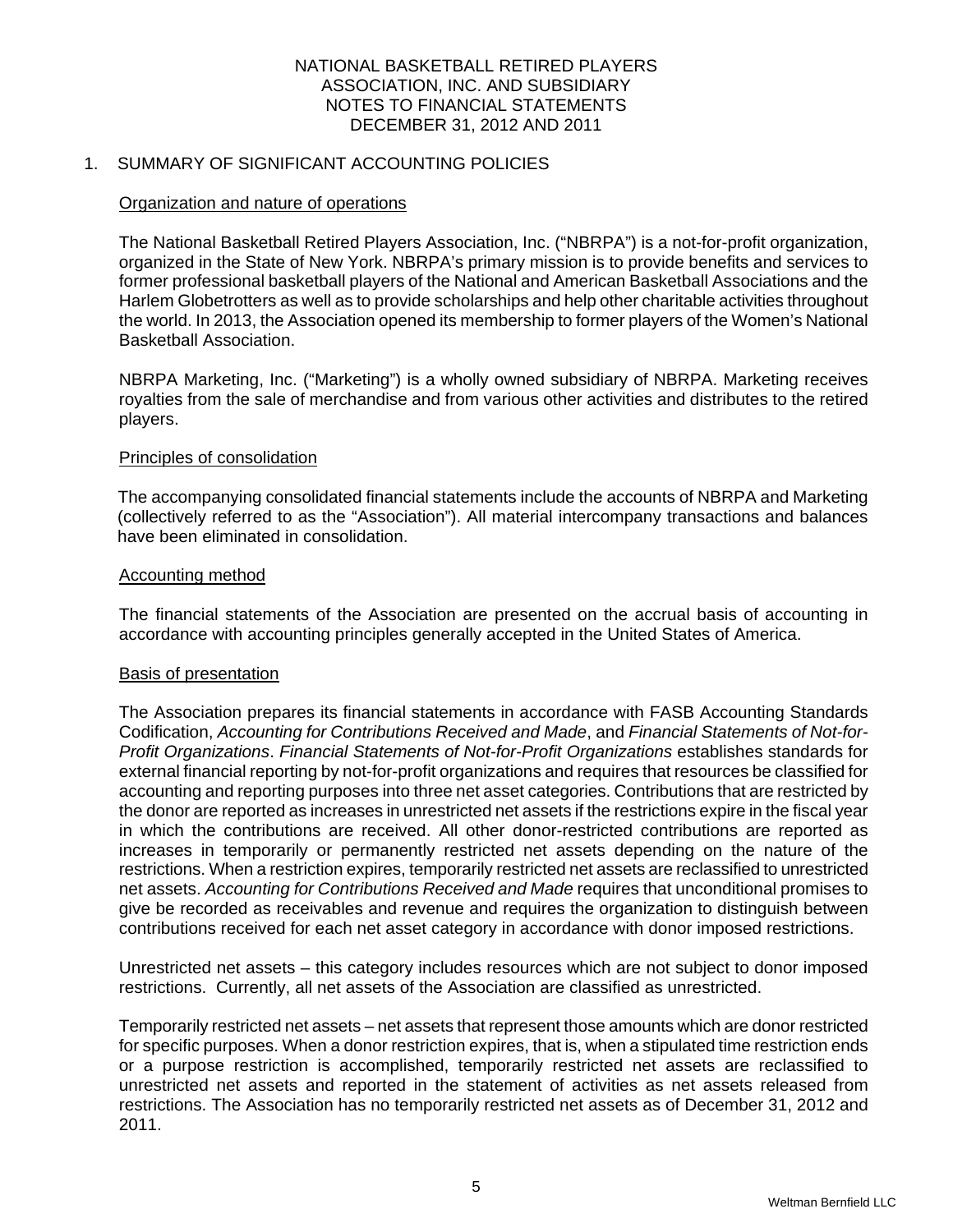# 1. SUMMARY OF SIGNIFICANT ACCOUNTING POLICIES (continued)

#### Basis of presentation (continued)

Permanently restricted net assets – net assets subject to donor-imposed stipulations that they be maintained permanently by the Association. Generally, the donors of these assets permit the Association to use all or part of the income earned on related investments for general or specific purposes. The Association has no permanently restricted net assets as of December 31, 2012 and 2011.

#### Cash equivalents

The Association considers all highly liquid investing instruments purchased with an original maturity of three months or less to be cash equivalents.

#### Accounts receivable and allowance for doubtful accounts

Accounts receivable are stated at the amount management expects to collect from outstanding balances. Management provides for probable uncollectible amounts through a charge to earnings and a credit to a valuation allowance based on its assessment of the current status of individual accounts. Balances that are still outstanding after management as used reasonable collection efforts are written off through a charge to the valuation allowance and a credit to accounts receivable. Write offs are determined on a case by case basis. There is no allowance for doubtful accounts as of December 31, 2012 and 2011.

#### Revenue and support recognition

Contributions are recognized as revenue and receivables when they are received or unconditionally pledged. Unconditional promises to give due in the next year are recorded at their net realizable value. Unconditional promises to give due in subsequent years are reported at the present value of their net realizable value, using risk-free interest rates applicable to the years in which the promises are to be received.

The Association reports gifts of cash and other assets as restricted support if they are received with donor stipulations that limit the use of the donated assets. When a donor restriction expires, temporarily restricted net assets are reclassified to unrestricted net assets and reported in the statement of activities as net assets released from restrictions. However, if the donor restriction is satisfied during the accounting period in which the gift was received, the gifts are reported as unrestricted contributions in the statement of activities.

The Association accounts for contract and grant revenue, which are exchange transactions, in the statement of activities to the extent that expenses have been incurred for the purpose specified by the grantor during the period. In applying this concept, the legal and contractual requirements of each individual program are used as guidance. All amounts not expended in accordance with the grant or contracts are recorded as a liability to the grantor as the Association does not maintain any equity in the grant or contract.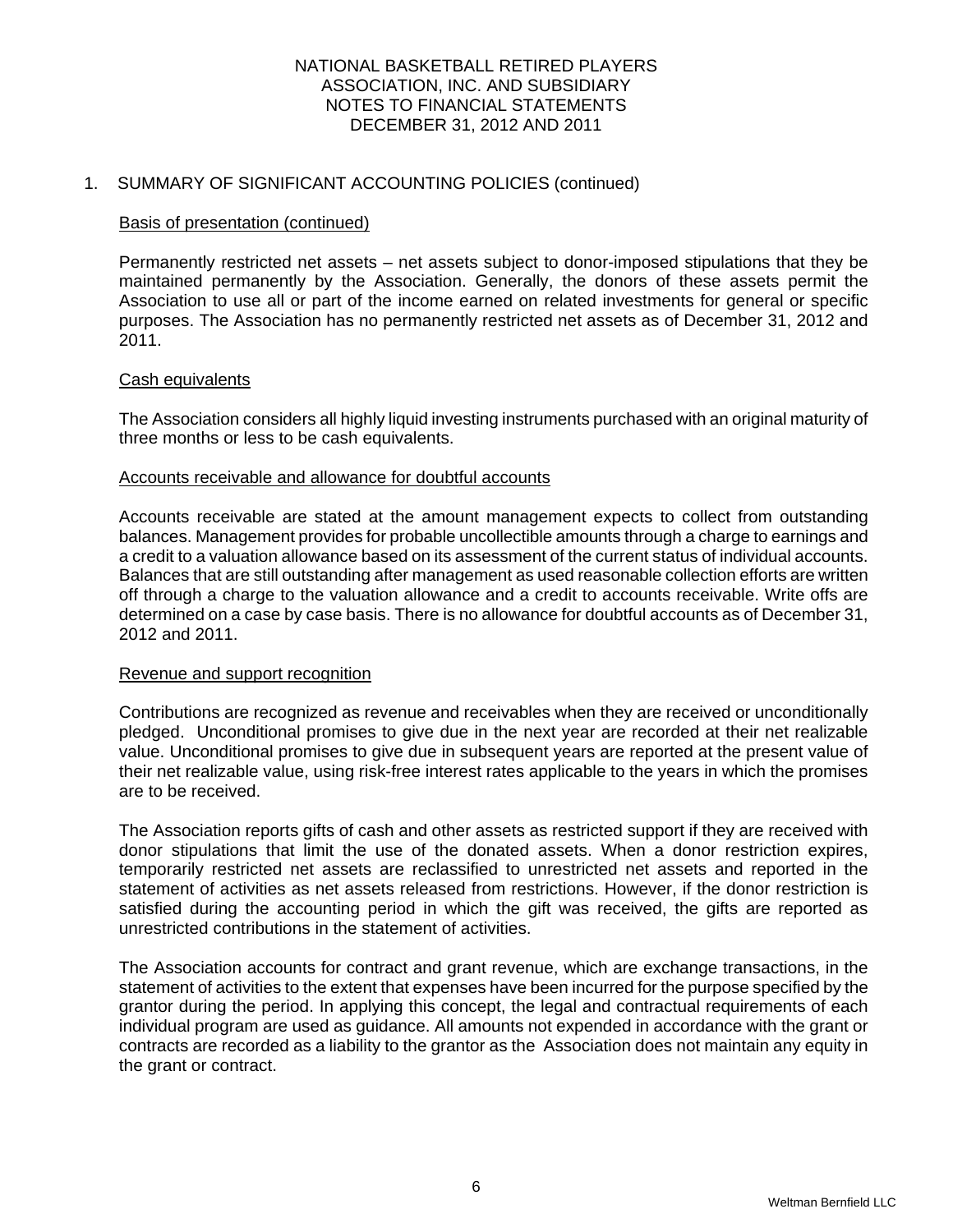# 1. SUMMARY OF SIGNIFICANT ACCOUNTING POLICIES (continued)

#### **Investments**

The Association follows FASB Accounting Standards Codification *Accounting for Certain Investments held by Not-for-Profit Organizations*. Investments in marketable securities with readily determinable fair values and all investments in debt securities are reported at their fair values in the statement of financial positions. Unrealized gains and losses are included in the change in net assets. The Association accounts for donated investments at their fair values as of the date of contribution. Investment income or loss (including interest and dividends) and gain on sale of investments are included in the statement of activities unless the income or loss is restricted by donor or law.

#### Fair value measurements

The Association uses fair value measurements to record fair value adjustments to certain assets and liabilities and to determine fair value disclosures of investments in debt and equity securities that are classified as available-for-sale and derivatives financial instruments on a recurring basis.

The Fair Value Measurements Topic of the FASB Accounting Standards Codifications defines fair value, establishes a consistent framework for measuring fair value and expands disclosure requirements for fair value measurements. The disclosures required under this topic have been included in this note.

#### Fair value hierarchy

The Fair Value Measurements topic of the FASB Accounting Standards Codification establishes a fair value hierarchy that prioritizes the inputs to valuation techniques used to measure fair value. The hierarchy gives the highest priority to unadjusted quoted prices in active markets for identical assets or liabilities (Level 1 measurements) and the lowest priority to measurements involving significant unobservable inputs (Level 3 measurements). The three levels of the fair value hierarchy are as follows:

Level 1 inputs are quoted prices (unadjusted) in active markets for identical assets or liabilities that the Association has the ability to access at the measurement date.

Level 2 inputs are inputs other than quoted prices included within Level 1 that are observable for the asset or liability, either directly or indirectly.

Level 3 inputs are unobservable inputs for the asset or liability.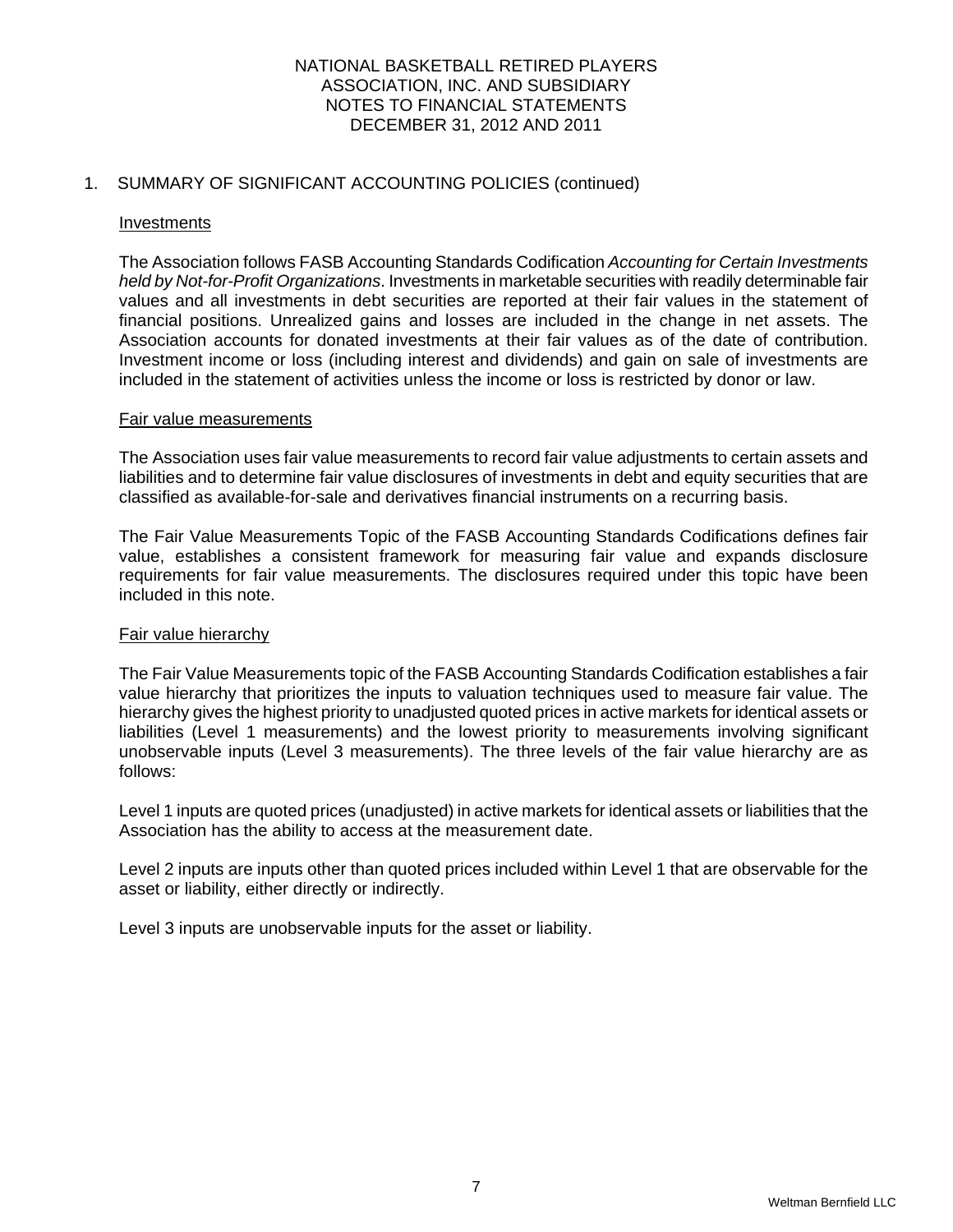# 1. SUMMARY OF SIGNIFICANT ACCOUNTING POLICIES (continued)

#### Determination of fair value

Under the Fair Value Measurements Topic of the FASB Accounting Standards Codification, the Association bases its fair value on the price that would be received to sell an asset or paid to transfer a liability in an orderly transaction between market participants at the measurement date. It is the Association's policy to maximize the use of observable inputs and minimize the use of unobservable inputs when developing fair value measurements, in accordance with the fair value hierarchy. Fair value measurements for assets and liabilities where there exists limited or no observable market data and, therefore, are based primarily upon management's own estimates, are often calculated based on current pricing policy, the economic and competitive environment, the characteristics of the asset or liability and other such factors. Therefore, the results cannot be determined with precision and may not be realized in an actual sale or immediate settlement of the asset or liability. Additionally, there may be inherent weaknesses in any calculation technique, and changes in the underlying assumptions used, including discount rates and estimated of future cash flows, that could significantly affect the results of current or future value.

Following is a description of valuation methodologies used for assets and liabilities recorded at fair value and for estimating fair value for financial instruments not recorded at fair value.

The carrying amounts of cash and cash equivalents, accounts receivable, other current assets, accounts payable and accrued expenses approximate fair value because of the short term maturity of these instruments.

#### Property and equipment

Property and equipment are recorded at cost when purchased or at fair value at date of gift when received by donation. Depreciation is provided for by the straight-line method over the estimated useful lives of the assets. Expenditures for minor repairs and maintenance are charged to expense as incurred. Gifts of long-lived assets are reported as an increase in unrestricted net assets, unless there are explicit restrictions that specify how the assets are to be used. Proceeds from the sale of fixed assets, if unrestricted, are transferred to unrestricted net assets, or, if restricted, to deferred amounts restricted for fixed asset acquisitions.

At December 31, 2012, depreciation for financial statement purposes exceeded depreciation for income tax purposes by approximately \$800. At December 31, 2011, depreciation for income tax purposes exceeded depreciation for financial statement purposes by approximately \$54,000.

The Association continually evaluates whether current events or circumstances warrant adjustments to the carrying value or estimated useful lives of fixed assets in accordance with the provisions of *Accounting for the Impairment or Disposal of Long - Lived Assets.* 

#### Income taxes

NBRPA is recognized by the Internal Revenue Service as a nonprofit organization under Internal Revenue Code Section 501(c)(3) and is thereby exempt from federal and state income taxes. Management has stated that all required informational tax returns will be filed and applicable taxes paid in a timely manner.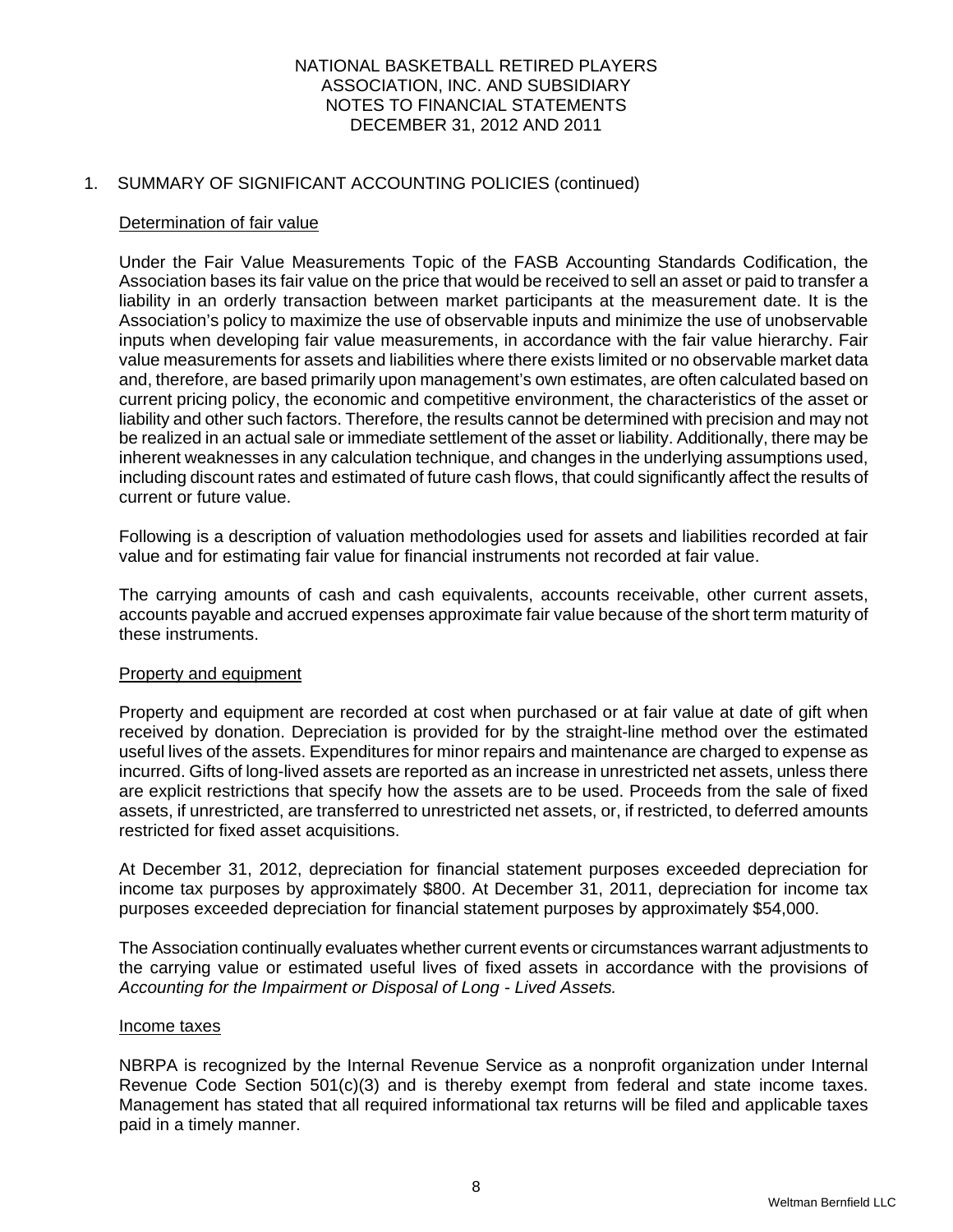## 1. SUMMARY OF SIGNIFICANT ACCOUNTING POLICIES (continued)

#### Income taxes (continued)

Marketing has elected to be treated as a C Corporation for federal and state tax purposes and is therefore subject to income taxes. However, Marketing has an available net operating loss carryforward available to offset any anticipated income, therefore management has not provided for an accrual of taxes as of December 31, 2012 and 2011.

Effective December 15, 2009, the Association adopted FASB Accounting Standards Codification, *Income Taxes*. The standard prescribes a minimum recognition threshold and measurement methodology that a tax position is taken or expected to be taken in a tax return is required to meet before being recognized in the financial statements. It also provides guidance for derecognition, classification, interest and penalties, accounting in interim periods, disclosure, and transition as they relate to those tax positions. The cumulative effect of this change in accounting principle was immaterial.

In assessing the realizability of deferred tax assets, Marketing considers whether it is more likely than not that some portion or all of the deferred tax assets will not be realized. The ultimate realization of deferred tax assets is dependent upon the generation of future taxable income during the periods in which those temporary differences become deductible.

Marketing considers the scheduled reversal of deferred tax liabilities, projected future taxable income, and tax planning strategies in making this assessment. Based upon the level of historical taxable income and projections for future taxable income over the periods in which the deferred tax assets are deductible, management believes it is more likely than not that we will realize the benefits of these deductible differences, net of the existing valuation allowances.

Marketing recognizes interest and penalties related to unrecognized tax benefits within the provision for income taxes on continuing operations in the statement of operations.

The Association does not expect a significant increase or decrease to the total amounts of unrecognized tax positions during the years ended December 31, 2012 and 2011. However, NBRPA is subject to regular audit by tax authorities. NBRPA believes that it has appropriate support for the positions taken on its tax returns. Nonetheless, the amounts ultimately paid, if any, upon resolution of the issues raised by the taxing authorities may differ materially from the amounts accrued for each year.

NBRPA files federal information return – Form 990 with the Internal Revenue Service and the CHAR500 with the New York State Department of Taxation and Finance. NBRPA is not longer subject to tax examination by the IRS for federal tax returns filed before 2009. NBRPA is no longer subject to tax examination by the New York State Department of Taxation and Finance for state tax returns filed before 2009.

Marketing files Form 1120 with the IRS and state income tax returns with the New York State Department of Taxation and Finance. Marketing is no longer subject to tax examination by the IRS for federal tax returns filed before 2009. Marketing is no longer subject to tax examination by the New York State Department of Taxation and Finance for state tax returns filed before 2009.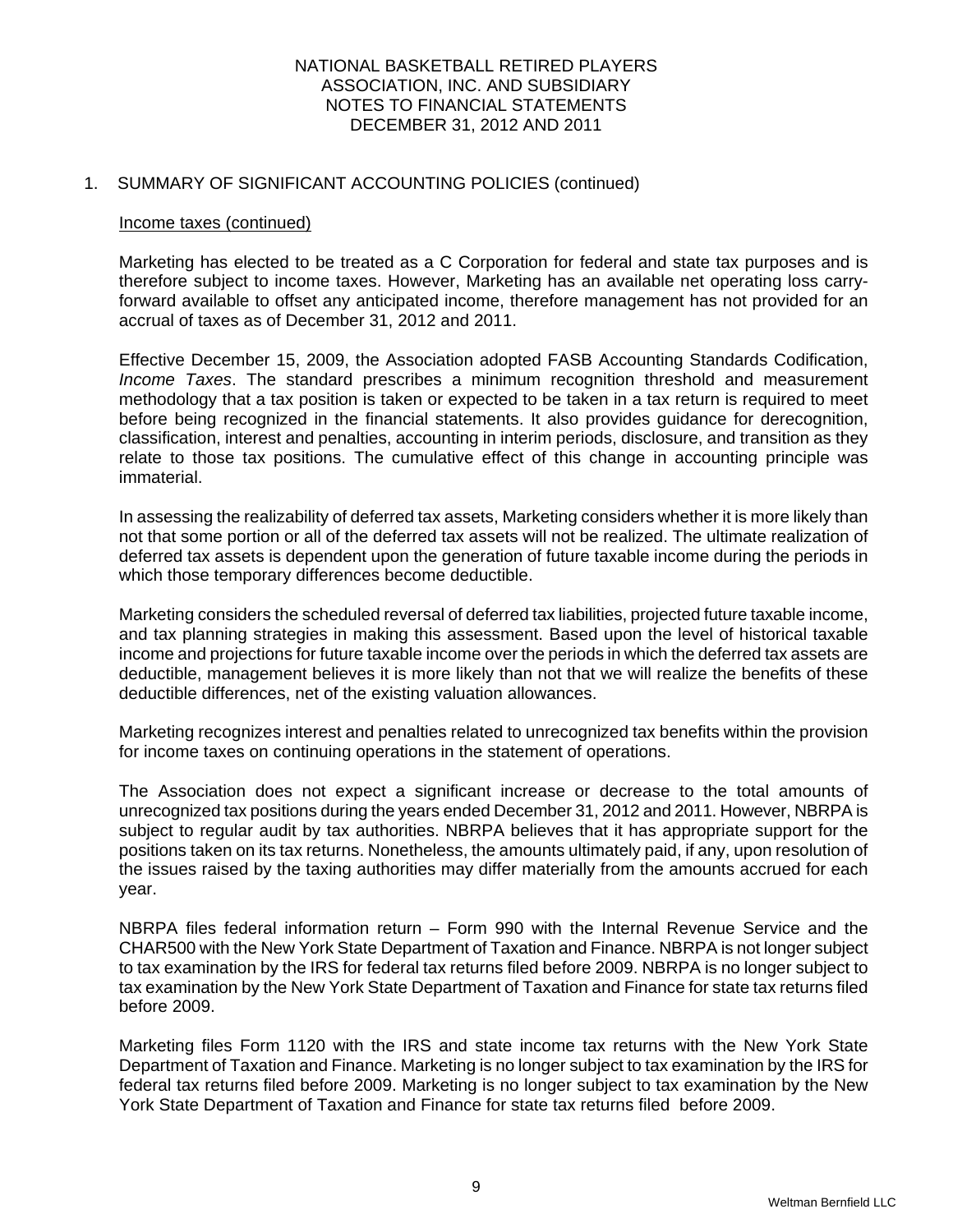# 1. SUMMARY OF SIGNIFICANT ACCOUNTING POLICIES (continued)

#### Use of estimates

The preparation of financial statements in conformity with accounting principles generally accepted in the United States of America requires management to make estimates and assumptions that affect the reported amounts of assets and liabilities and disclosures of contingent assets and contingent liabilities at the date of the financial statements and the reported amounts of revenue and expenses during the reporting period. Accordingly, actual results could differ from those estimates.

#### Subsequent events

Management has reviewed subsequent events and transactions that occurred after December 31, 2012 through the date of the auditors' report and the date of issuance. The financial statements include all events or transactions, including estimates, required to be recognized in accordance with generally accepted accounting principles. Management has determined that there are no unrecognized subsequent events that require additional disclosure.

#### Donated services

The Board of Directors makes significant contributions of time relative to general management and operations of the Association. The value of this contributed time is not reflected in these financial statements since it does not meet criteria for recognition under U.S. generally accepted accounting principles.

#### Concentrations of credit risk

The Association maintains its cash in bank deposit accounts, which, at times, may exceed federally insured limits. The Association has not experienced any losses in such accounts. Management believes it is not exposed to any significant credit risk related to cash.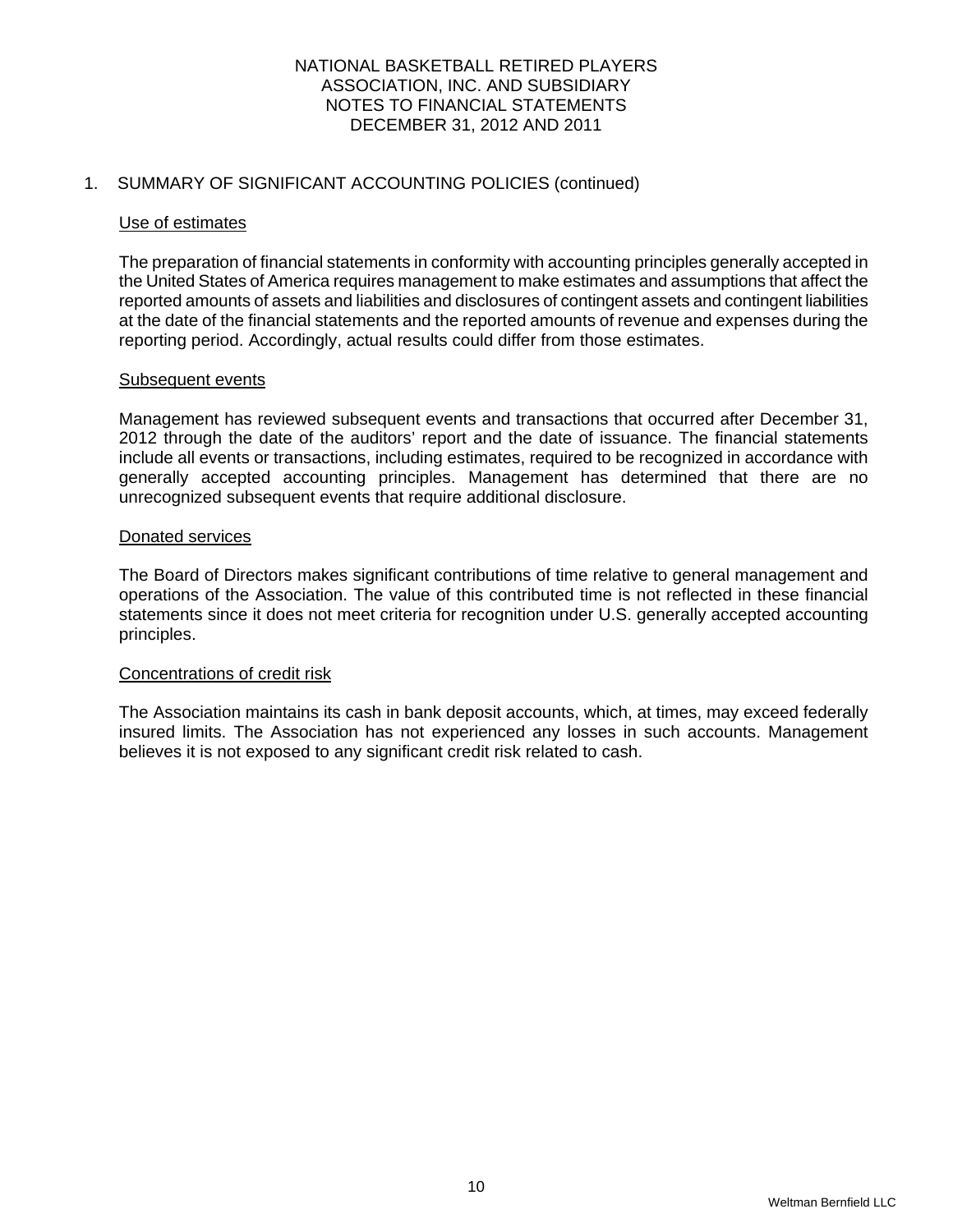# 2. INVESTMENTS

Investments are stated at readily determinable fair values and are comprised of the following:

|                                  | December 31, 2012           |       |              |                      |            |    |                               |          |  |
|----------------------------------|-----------------------------|-------|--------------|----------------------|------------|----|-------------------------------|----------|--|
|                                  |                             |       |              | Unrealized<br>Market |            |    |                               |          |  |
|                                  |                             |       |              |                      | Value      |    | Appreciation                  |          |  |
|                                  |                             | Cost  |              |                      | (Level I)  |    | Depreciation)                 |          |  |
| Investments                      |                             | 4,787 |              | S                    | 4,787      |    |                               | 0        |  |
|                                  |                             | 4,787 |              | \$                   | 4,787      |    | \$                            | 0        |  |
|                                  |                             |       |              |                      |            |    |                               |          |  |
|                                  | December 31, 2011<br>Market |       |              |                      | Unrealized |    |                               |          |  |
|                                  |                             |       |              |                      | Value      |    |                               |          |  |
|                                  |                             | Cost  |              |                      | (Level I)  |    | Appreciation<br>Depreciation) |          |  |
| Certificates of deposit          |                             | 5,023 |              |                      | 5,023      |    |                               | 0        |  |
|                                  |                             | 5,023 |              | \$                   | 5,023      |    | \$                            | 0        |  |
|                                  |                             |       |              |                      |            |    |                               |          |  |
|                                  |                             |       | December 31, |                      |            |    |                               |          |  |
|                                  |                             |       |              |                      | 2012       |    | 2011                          |          |  |
|                                  |                             |       |              |                      |            |    |                               | \$       |  |
| Beginning balance                |                             |       |              | \$                   | 5,023      |    |                               | 77,728   |  |
| Interest income and transactions |                             |       |              |                      | (236)      |    |                               | (72,705) |  |
| <b>Ending balance</b>            |                             |       |              | \$                   | 4,787      | \$ |                               | 5,023    |  |

## 3. EQUIPMENT

Equipment and the related estimated useful lives at December 31, 2012 and 2011 consist of the following:

| Assets                                                   | Estimated<br>Useful Life<br>(Years) | 2012              | 2011                  |
|----------------------------------------------------------|-------------------------------------|-------------------|-----------------------|
| Computers and equipment<br>Less accumulated depreciation | 5                                   | 100,125<br>41,193 | S<br>95,959<br>24,251 |
|                                                          |                                     | 58,932            | S<br>71,708           |

Depreciation expense charged to operations for the years ended December 31, 2012 and 2011 was \$17,780 and \$9,762, respectively.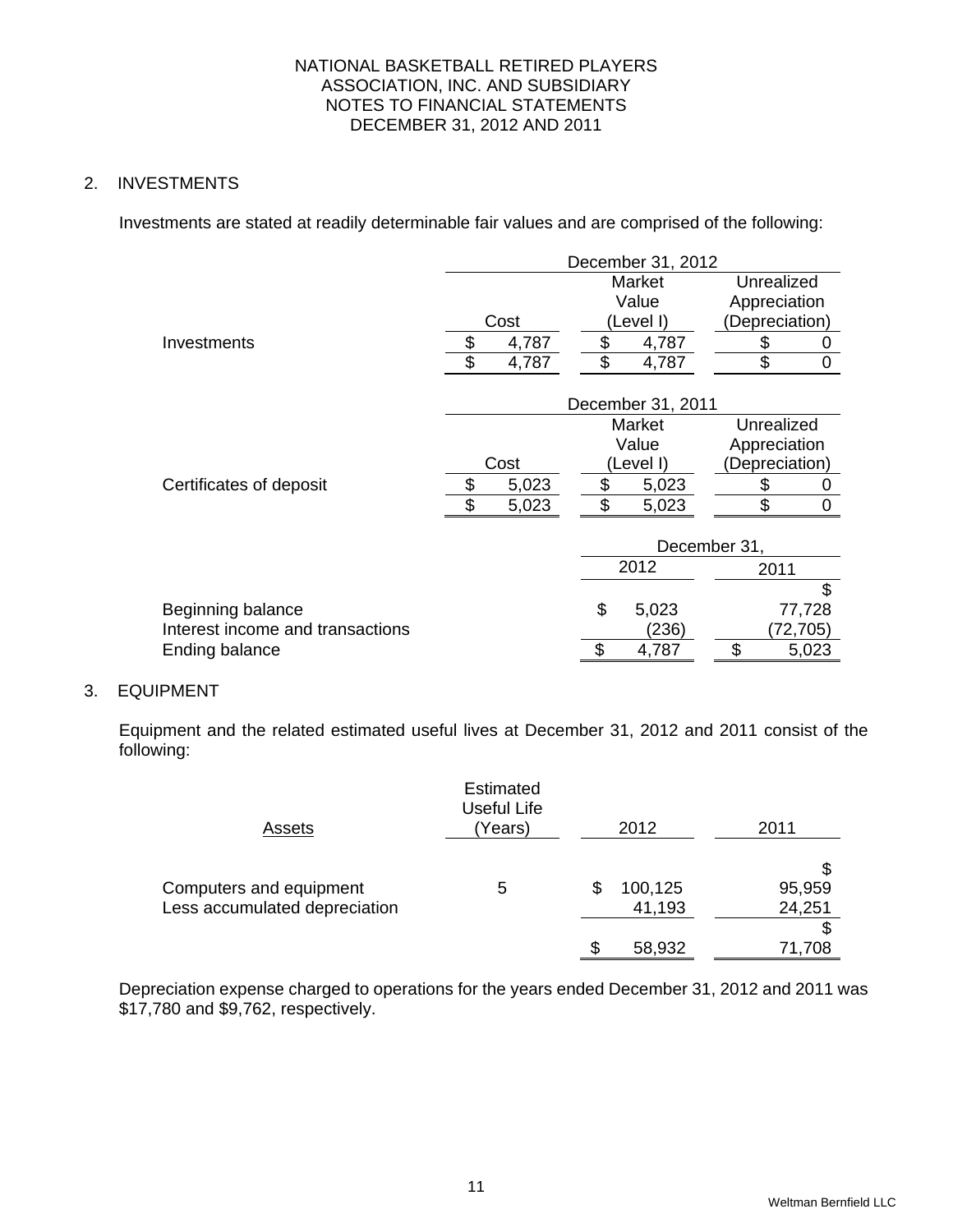# 4. GROUP LICENSING AGREEMENT

Effective October 1, 2004 NBRPA – Marketing, Inc. entered into a Group Licensing Agreement (GLA) with NBA Properties, Inc. Under the GLA, the Association has granted to NBA Properties, Inc. the exclusive rights to use or to grant third parties the right to use the Group License in any form of media throughout the territory defined in the agreement, with respect to all "Players" who are or become members of NBRPA. NBA Properties, Inc. is required to pay a fee for player merchandise revenue as determined by the agreement to The Association which is then passed on to the member. Additionally, members are required to make annual appearances for which fees are earned; the fees are paid to NBRPA and passed through to the members.

Under the GLA, NBA Properties Inc. guarantees an annual contribution of \$1,350,000 to NBRPA. The contribution is unrestricted and is used primarily to achieve the Associations mission. At December 31, 2012 and 2011, \$837,500 and \$500,000 of the contribution was outstanding, respectively. Accordingly this amount has been recorded as a receivable at year end. The initial agreement expired in September 2012 and has since been extended through September 2016.

5. LICENSE & MARKETING AGREEMENT

Effective April 1, 2004, the Association entered into a Marketing Agreement with For Sport Enterprises, LLC to provide marketing and licensing services,

Payments for these services vary depending upon the level of success achieved by For Sports. In addition, For Sport Enterprises, LLC received \$3,000 monthly as an advance against such compensation, plus reasonable expenses. For the years ended December 31, 2011 the amount paid for these services was \$28,000.

6. 401(k) PLAN

The Association maintains a 401(k), which covers substantially all of its employees. Employees can make elective deferrals not to exceed those limits established by the RIS. The Association may also make discretionary non-elective contributions to all eligible employees who have completed at least 1,000 hours of services. The Association's total expense related to the 401(k) plan amounted to \$1,700 and \$7,225 for the periods ended December 31, 201 2 and 2011, respectively.